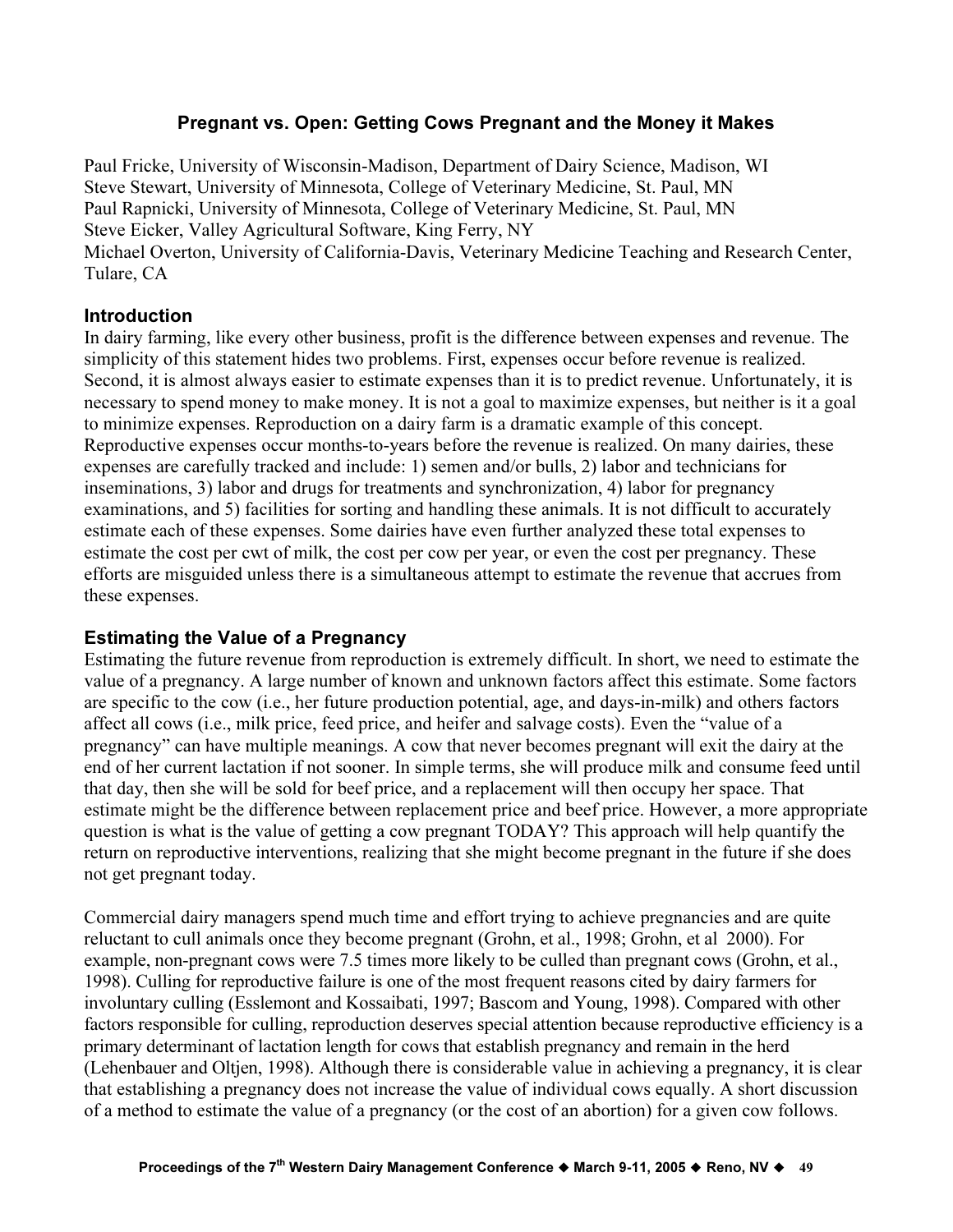# Variables to be Considered when Estimating the Value of a Pregnancy for an Individual Cow

### 1) Future Expected Production

Future expected production has an impact on the value of a pregnancy. For example, compare two pregnant cows that are identical in stage of lactation, age, health, and in all other ways except their expected future production. The cow with the higher future expectation is more valuable in nearly all cases. Or compare two non-pregnant cows – again identical except for future expected production. More effort can be expended attempting to achieve pregnancy for the cow with the higher production potential, because her pregnancy will have more value under most circumstances. Granted, she will consume more feed, but the value of the marginal milk will far exceed the incremental feed costs.

### 2) Age of the Cow

Age of the cow has an impact on the value of the pregnancy. A young cow will be expected to survive in the herd longer, and although younger cows tend to milk less in the current lactation, they can be expected to milk more in subsequent lactations. As cows age, they appear to be more prone to certain diseases, and they are more likely to be culled than younger cows, so achieving pregnancy may not have as much long-term benefit as in younger cows.

### 3) Current Days in Milk

The normal decline in milk production after peak milk means that non-pregnant cows in later lactation have lesser value than identical cows in earlier lactation due to decreased income in the current lactation. Therefore, within any given cow a pregnancy that occurs later in lactation usually has lesser value than one that occurs earlier in lactation.

### 4) Stage of Pregnancy

The value of a pregnancy increases as gestation ensues. A cow later in gestation is closer to the beginning of a new lactation. One reminder of this would be the comparison of the fate of a cow that aborts at seven months in gestation versus one that aborts at 60 days in gestation.

### 5) Disease, Somatic Cell Count, etc.

While certain diseases or conditions may seal the fate of the individual cow, in many or most cases the impact of disease will be reflected in the production of the cow. Therefore, most of the difference in pregnancy value among cows due to disease is reflected in milk production.

### 6) Price of Milk

The price of milk affects how much incremental milk is required to offset the cash expense of replacing the cow. When milk prices are higher, it takes less milk to justify replacements. However, using current elevated milk prices as predictors of future revenue is probably a mistake for making management decisions.

#### 7) Value of Cull Animals and Cost of an Average Replacement

When a cow is replaced, there is a cash cost involved. This cost is the difference between the cash received for the culled cow, and the cash necessary to bring the average replacement into the milking herd. This cost should include some factor for death loss and housing and feeding springing heifers until they freshen.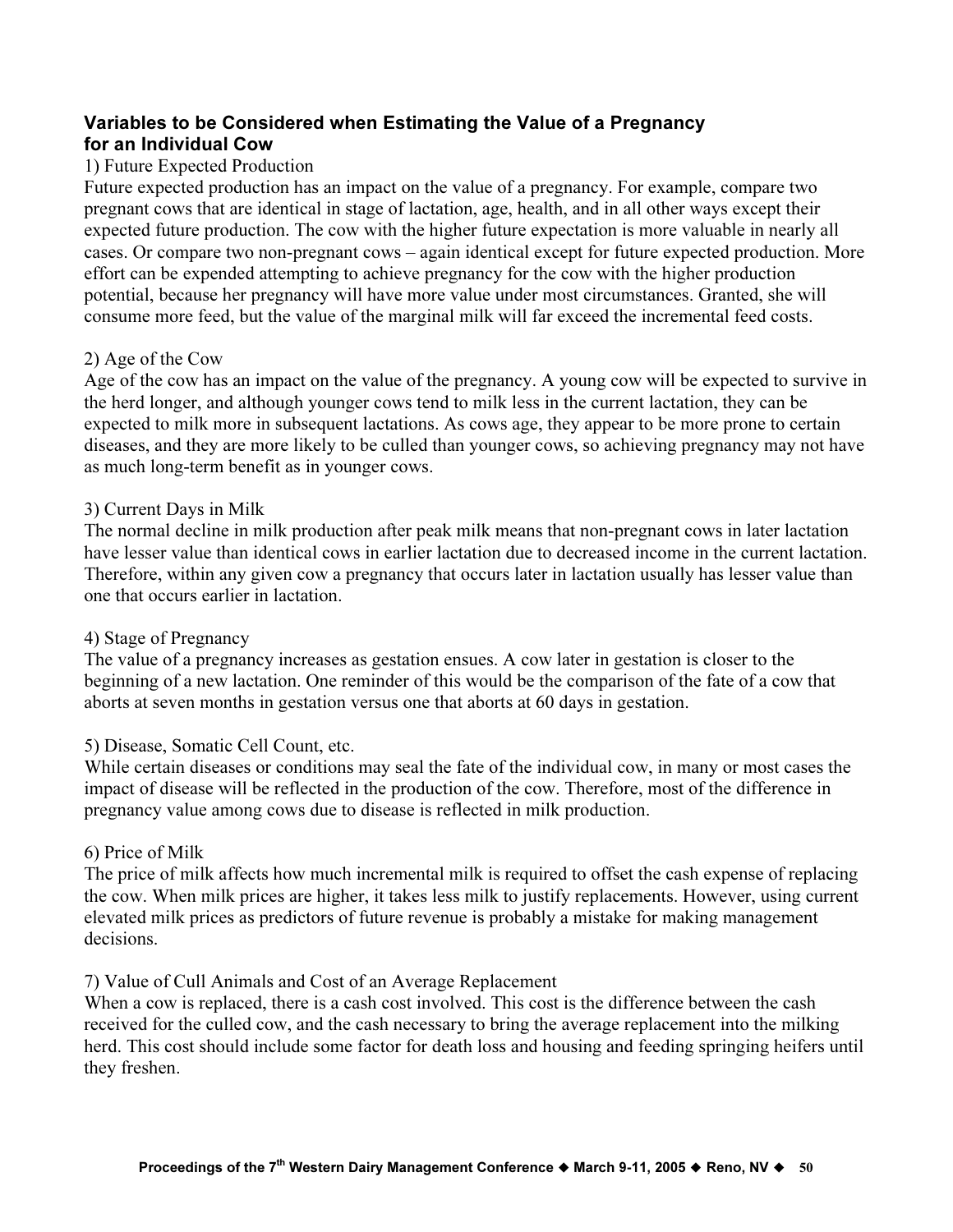# The Value of a Pregnancy



# Average Pregnancy Value Among Herds

Figure 1. Distribution of average pregnancy values among 77 dairy herds in California assessed in January, 2000 and calculated using the PGVAL module of Dairy Comp 305.

Figure 1 shows the average pregnancy values among 77 dairy herds in California calculated using the PGVAL module of Dairy Comp 305 which uses the factors explained in the preceding discussion to model the value of a pregnancy. Average pregnancy value ranged from \$300 to \$650 among these farms with a mode of \$450. Differences in reproductive efficiency among these farms accounts for much of the variation in Figure 1. Pregnancies are worth less per occurrence on farms with better reproduction because these farms have more overall pregnancies, whereas pregnancies are worth more per occurrence on farms with worse reproduction because these farms have fewer overall pregnancies. For herds under either scenario, establishing pregnancy is an extremely profitable management goal.

# Pregnancy Rate

Pregnancy rate (PR), defined as the proportion of eligible cows that become pregnant each 21 day cycle, is the preferred parameter for evaluating reproductive performance. Pregnancy rate is a risk of success or failure per unit of time and is calculated by dividing the number of pregnancies within a 21-day cycle by the number of eligible cows present during that same 21-day period. Pregnancy rate is less biased than either days-open or calving-interval because it considers all eligible cows (not just successes) and usually contains less lag than calving interval. It is more sensitive to detecting recent changes in reproductive performance and provides useful information for most of the lactating cows. Based on database surveys, PR nationwide appears to average between 13-15%. However, there are a growing number of dairies that can maintain PR in the mid-20s with excellent reproduction.

# The Economics of Improving Pregnancy Rate

There are three primary sources of economic gains that are the result of improvements in reproductive efficiency. The first (and the greatest) is the amount of marginal milk that should be realized. The second is the value of the additional calves that are born. And of course, there is a cash expense when the non-pregnant cow is replaced. The value of the additional marginal milk depends primarily on milk

Proceedings of the 7<sup>th</sup> Western Dairy Management Conference  $\triangle$  March 9-11, 2005  $\triangle$  Reno, NV  $\triangle$  51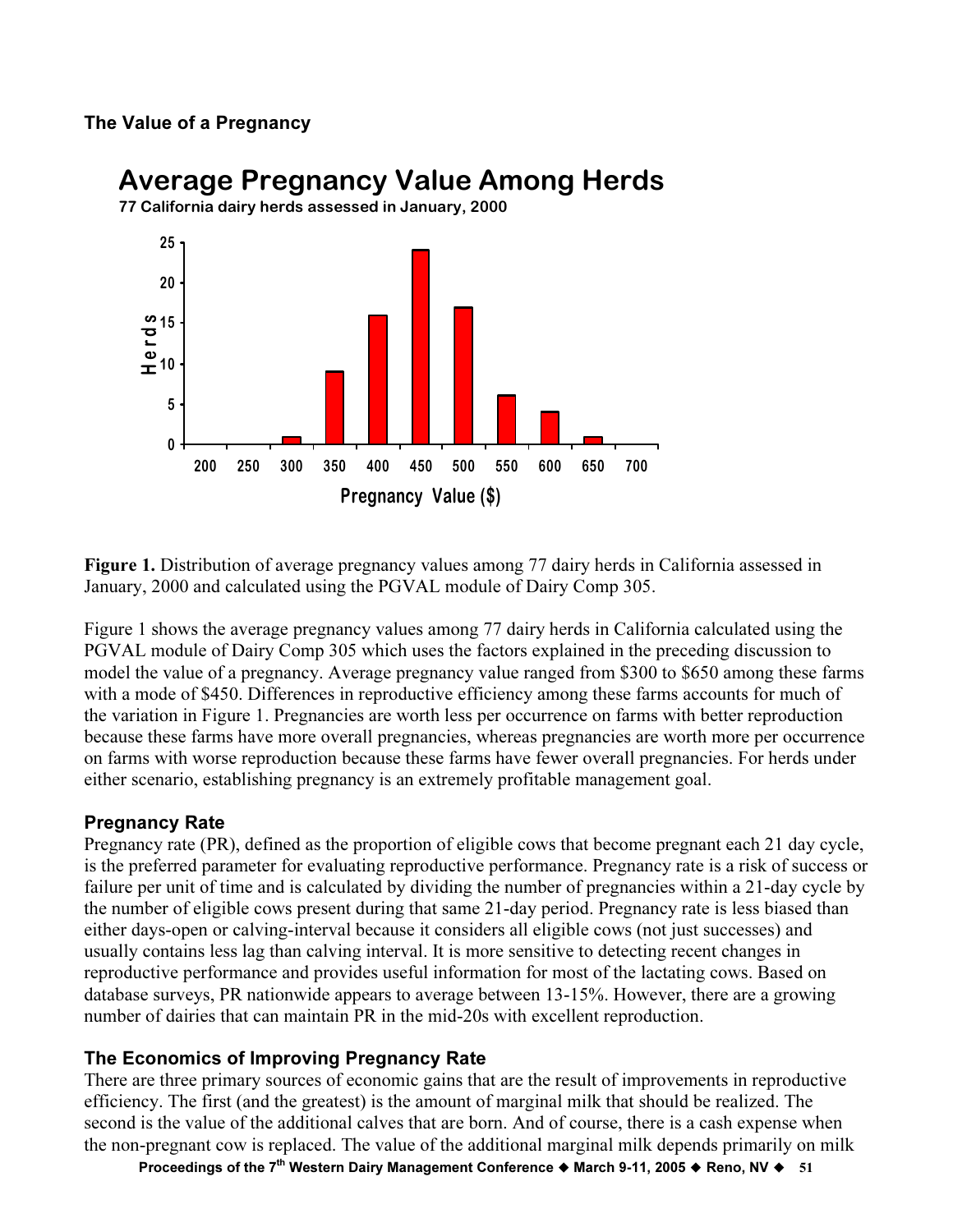price and to a lesser degree, on the price of feed. Additionally, if we assume that the shape of the lactation curve is similar across different levels of production, higher producing herds have the most to gain from improvements in reproductive management due to the higher levels of milk that can be produced in early lactation compared with lower producing herds. Therefore, the economic gains from reproductive management are greatest during periods of high milk prices and are greater for herds with high levels of milk production.

To investigate the potential economic returns that may be realized by improving PR, a stochastic simulation model was built using Excel® spreadsheets and @RISK® simulation software (Overton, unpublished). Briefly, distributions describing conception risk (CR), service risk (SR), and rolling herd milk production averages, fit from data obtained from approximately 95 herds representing approximately 150,000 cows in California, are used to mimic the normal variation seen between and within dairies. Simulated pregnancy rates are obtained by multiplying randomly generated samples from the CR distribution and SR distribution. Herd specific data that may influence on-farm profitability, including dry period length, stillbirth losses, herd replacement risks, rolling herd milk production, milk price, pharmaceutical costs, labor costs, and feed costs are entered. The model's inputs, herd-specific data, and pre-set distributions are linked to breeding simulation tables for both the current and the proposed new reproductive program and are used to project cumulative pregnancy rate over 210 days of breeding. The proposed program modifies the current program's sampled SR, CR or both, by a given factor depending upon the change being evaluated. For example, one can mimic the potential beneficial effect of increasing SR by 10% in the program.

The input table, herd-specific data, and pregnancy risk projections are then linked to partial budgets (modifications of original work by Wolf) to compare predicted economic returns resulting from changes in daily milk yield as a result of changes in PR and calving interval. This partial budget uses work by Oltenacu et al. (1980) and Hady et al. (1994) to estimate daily milk change as a result of reproductive efficiency changes. Daily milk is estimated by using a modification of the Woods equation that predicts milk based on stage of the lactation curve. Stochastic modeling with  $@RISK^@$  simulation software utilizes Monte Carlo sampling of the pre-set distributions and runs 1000 iterations. The returns are expressed as dollars gained (or lost) per lactating cow per year as a result of the changes in PR. Results are displayed as either expected averages or as probability distributions, with a mean and 90% confidence interval.

Figures 2 and 3 are graphs from a set of simulations performed using the model. In these graphs, PR is manipulated by increasing SR and CR in a consistent manner to simulate increased PR's, starting with a baseline of only 8% and increasing to a theoretical 30%. The initial rolling herd average is set at approximately 18,000 lbs. Other assumptions used in the model include replacement cost of \$2,200, breeding cost of \$15/service including semen, heat detection and inseminator fees, feed cost of \$158/ton of dry matter, newborn heifer calves at \$450 and bull calves at \$85, and an interest rate of 6%.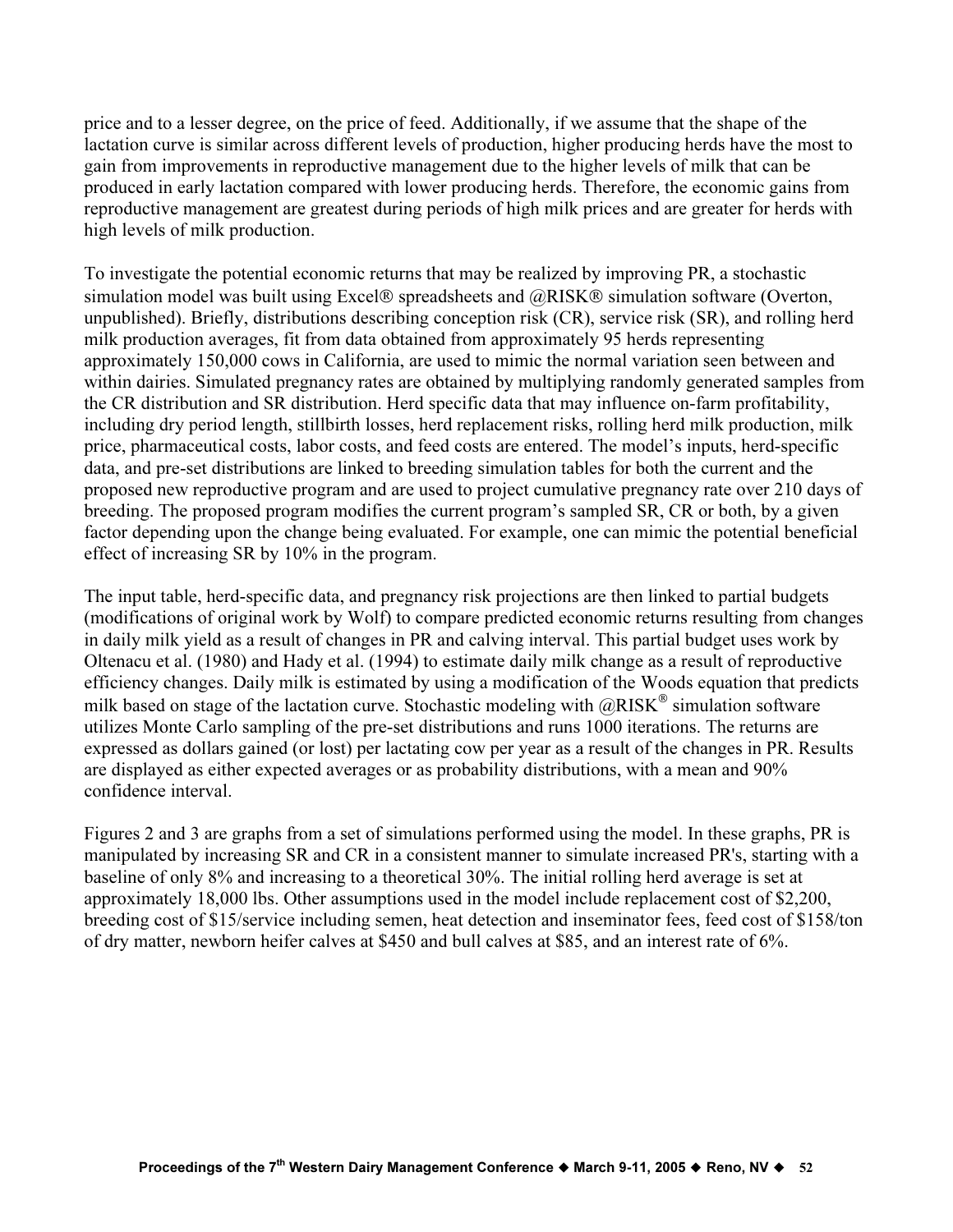

Figure 2. Predicted effect of increasing pregnancy rate on milk/cow/day and net marginal returns.

Predicted daily milk/cow in lactation as a result of changes in calving interval as well as predicted changes in economic returns as compared to the baseline values at 8% PR are shown in Figure 1. Daily milk production and total economic return increases with each unit of PR increase, but the magnitude of the change decreases as you approach a PR of 30%. For example, in a herd with a rolling herd average of  $\sim$ 18,000 lbs, under the assumptions given in the model, increasing PR from 10% to 12% is worth approximately \$70/cow for the 2-unit change in PR when milk is worth \$0.12/ lb. By comparison, improving from 26% to 28% PR is only worth about \$17/cow for the same 2-unit change. Eventually, there is a point of diminishing returns above which there is no additional benefit to be gained by further increasing PR.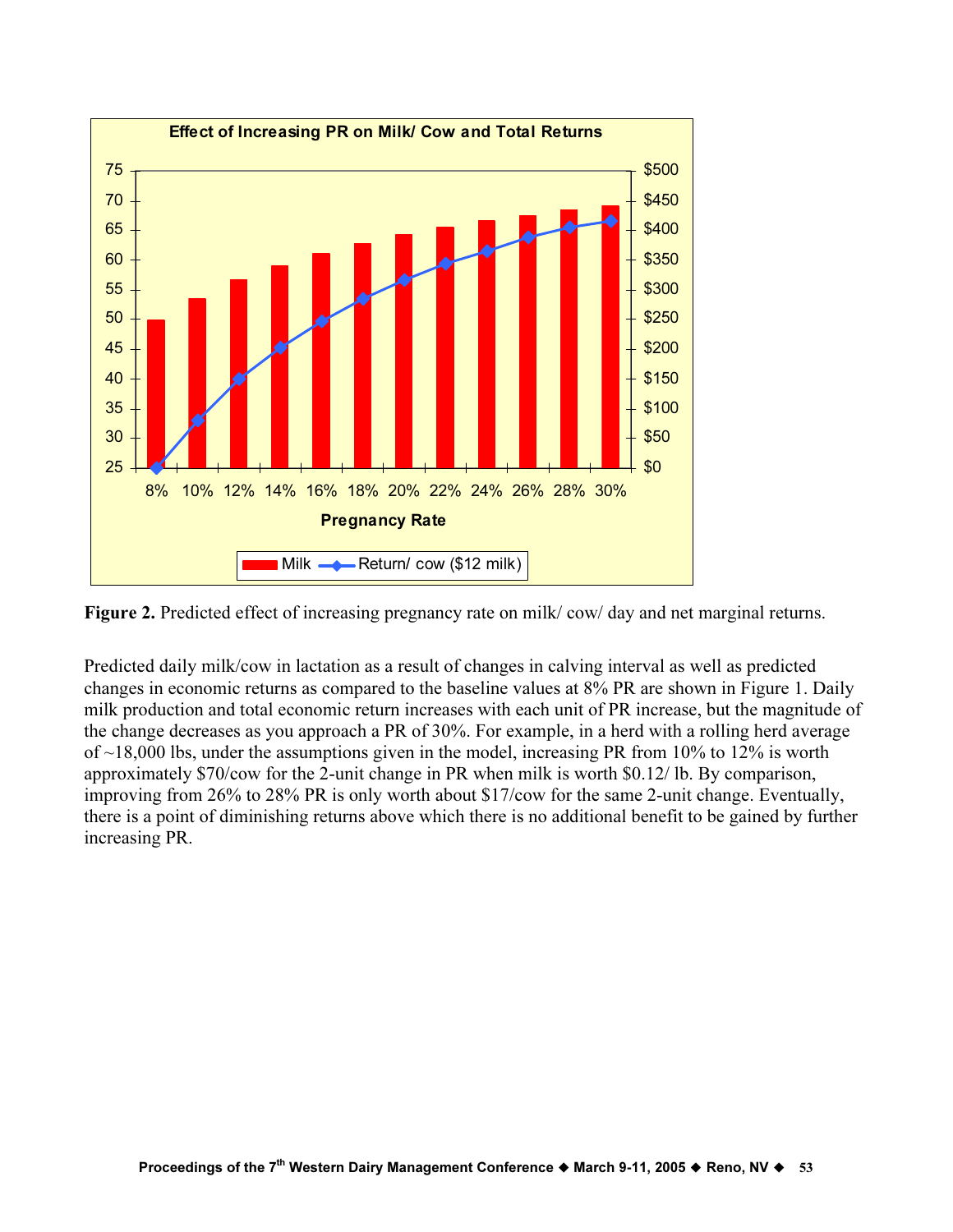

Figure 3. Effect of changes in reproductive efficiency on breeding management costs.

Figure 3 illustrates the effects of changes in reproductive efficiency on breeding management costs. In this graph, milk/cow is shown along with predicted reproductive management costs/cow and repro costs/pregnancy, based on a breeding cost of \$15.00 as mentioned previously. The predicted costs/cow in the herd are relatively stable across time, but costs/pregnancy decrease drastically as the reproductive efficiency increases. On the far left, there is a wide spread between these costs, but as the dairy approaches 30% PR, the costs merge toward each other, again suggesting an eventual point of diminished marginal returns. This graph assumes that the increased PR is achieved with no incremental expenses (as reflected by the decrease in cost per cow as pregnancy rate is increased in Figure 3), which is rather unlikely.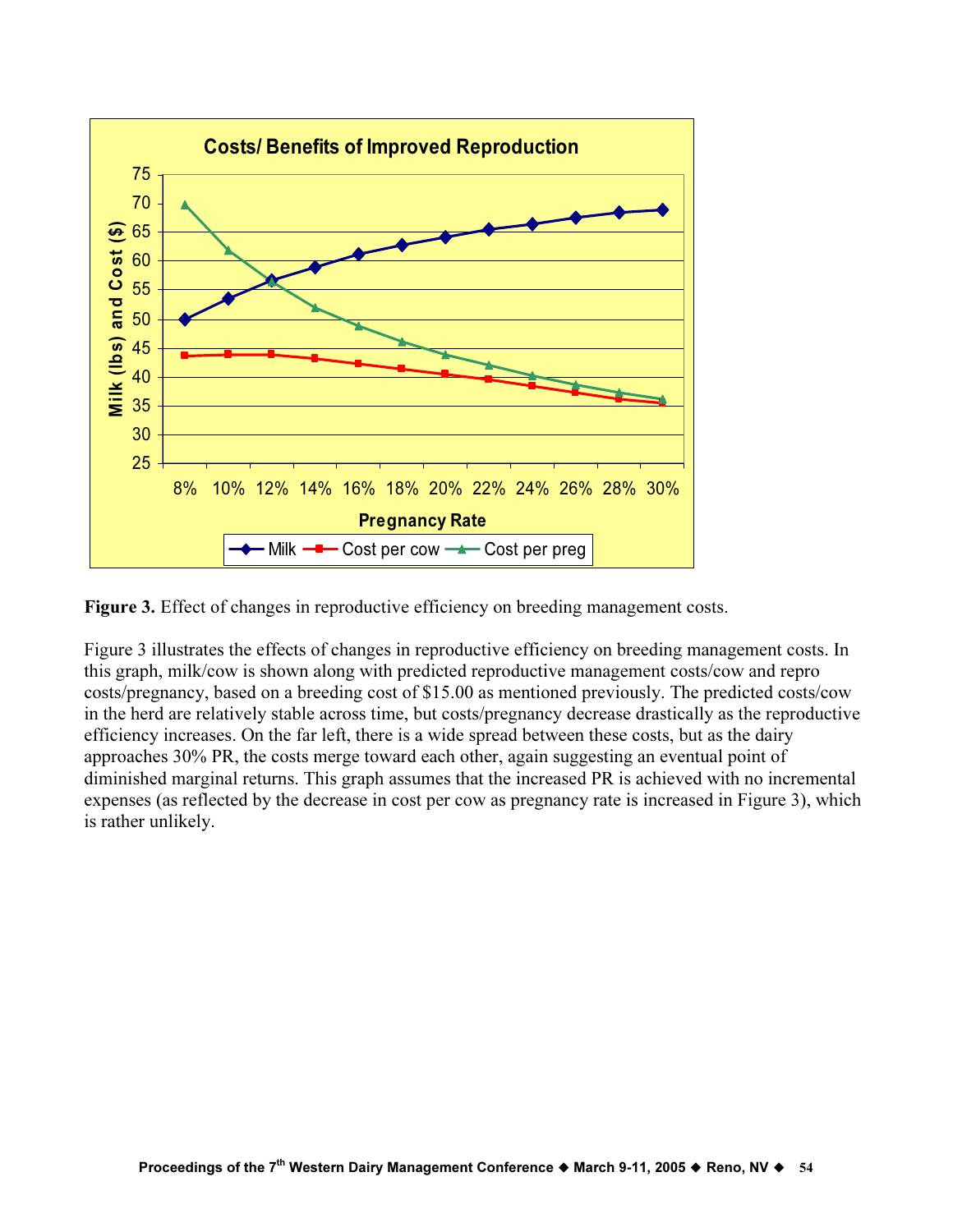

Figure 4. Effect of milk price on predicted economic returns from changes in reproductive efficiency.

Figure 4 illustrates the dramatic effect that milk price has on predicted economic returns from changes in reproductive efficiency. In this set of scenarios, changes in predicted marginal returns associated with changes in PR are modeled as in Figure 2, except we now have a comparison among 3 different milk prices. As shown in Figure 4, when milk is valued at \$14/cwt, a change in PR from 16 to 18% is worth approximately \$44. However, when milk is down to \$10/cwt, this same change is worth only about \$29.

In summary, sensitivity analyses of model results reveals that heat detection intensity has the largest potential impact on reproductive performance and economic returns in traditional AI breeding programs. Efforts at improving reproductive success should first focus on maximizing the herd's basic heat detection efficiency, since this area has such a large impact on reproductive success and is more easily improved compared to conception risk. For economic returns, the price of milk has the greatest effect by far, followed by the herd's rolling herd average, heat detection intensity, conception risk, and price of feed. Of these parameters, we have the greatest opportunity to impact heat detection (service rate) compared with any of the other factors. Consequently, our emphasis in reproductive management should continue to be placed on improving service rates. Although almost any herd can potentially benefit from synchronization programs, as previously mentioned, high producing herds with heat detection issues are expected to realize the greatest potential return from adoption of improved reproductive management programs including synchronization and timed insemination.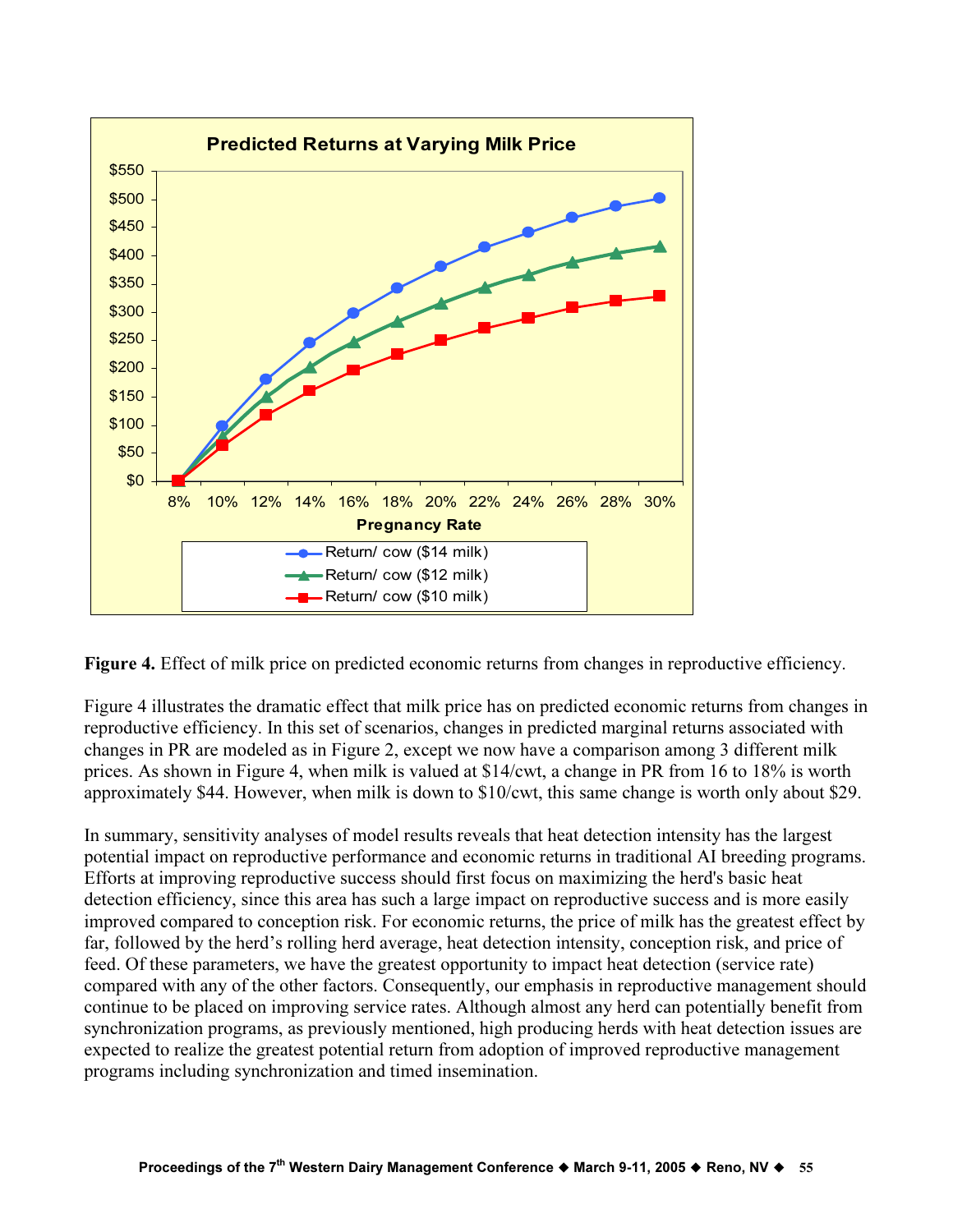### Improving Pregnancy Rate

Since PR is a function of both service risk and conception risk, attempts to improve reproductive performance must consider both factors. Estrus detection efficiency refers to the risk for finding cows in estrus. In reproductive management, the better term to consider is submission risk (SR) since only the cows that are found in estrus and inseminated affect our goal of more pregnancies. As previously mentioned, any attempt to improve PR must consider both SR and CR. SR can be easily manipulated with the implementation of estrus or ovulation synchronization protocols, but CR is, in most circumstances, much more difficult to positively impact.

Implementation of a systematic synchronization protocol on a dairy can be achieved by answering two simple questions: 1) how will cows be submitted for first service, and 2) how will cows that fail to conceive to first service be re-enrolled for second and subsequent services. Three examples showing data from farms in Wisconsin are presented to visually represent three representative ways that farms are approaching these management scenarios.



Figure 5. Days in milk at first breeding (y-axis) by date of freshening (x-axis) for cows managed using primarily visual detection of estrus for first postpartum AI service. In this herd, nearly one-third of the cows are serviced for the first time after 100 DIM.

Figure 5 illustrates the inefficiency of estrus detection for submitting cows to first AI service for a 500 cow herd managed using primarily visual detection of estrus for first postpartum AI service. Only  $\sim$ 10% of cows in this herd receive first insemination after a timed AI. Days in milk (DIM) at first breeding is plotted on the vertical axis (y-axis) and date of freshening (i.e., time) is plotted on the horizontal axis (xaxis). Each square represents an observation, or a cow within the herd, and a bold line has been drawn horizontally at 100 DIM. Cows receiving first AI service before 100 DIM fall below the bold line, whereas cows receiving first AI service after 100 DIM fall above the bold line. Nearly one-third of the cows in the herd shown in Figure 5 exceed 100 DIM before first AI service. It should be obvious that none of these cows has a chance of becoming pregnant before 100 DIM because they have not yet been inseminated. Although most dairy producers identify a set duration for the VWP, breeding decisions for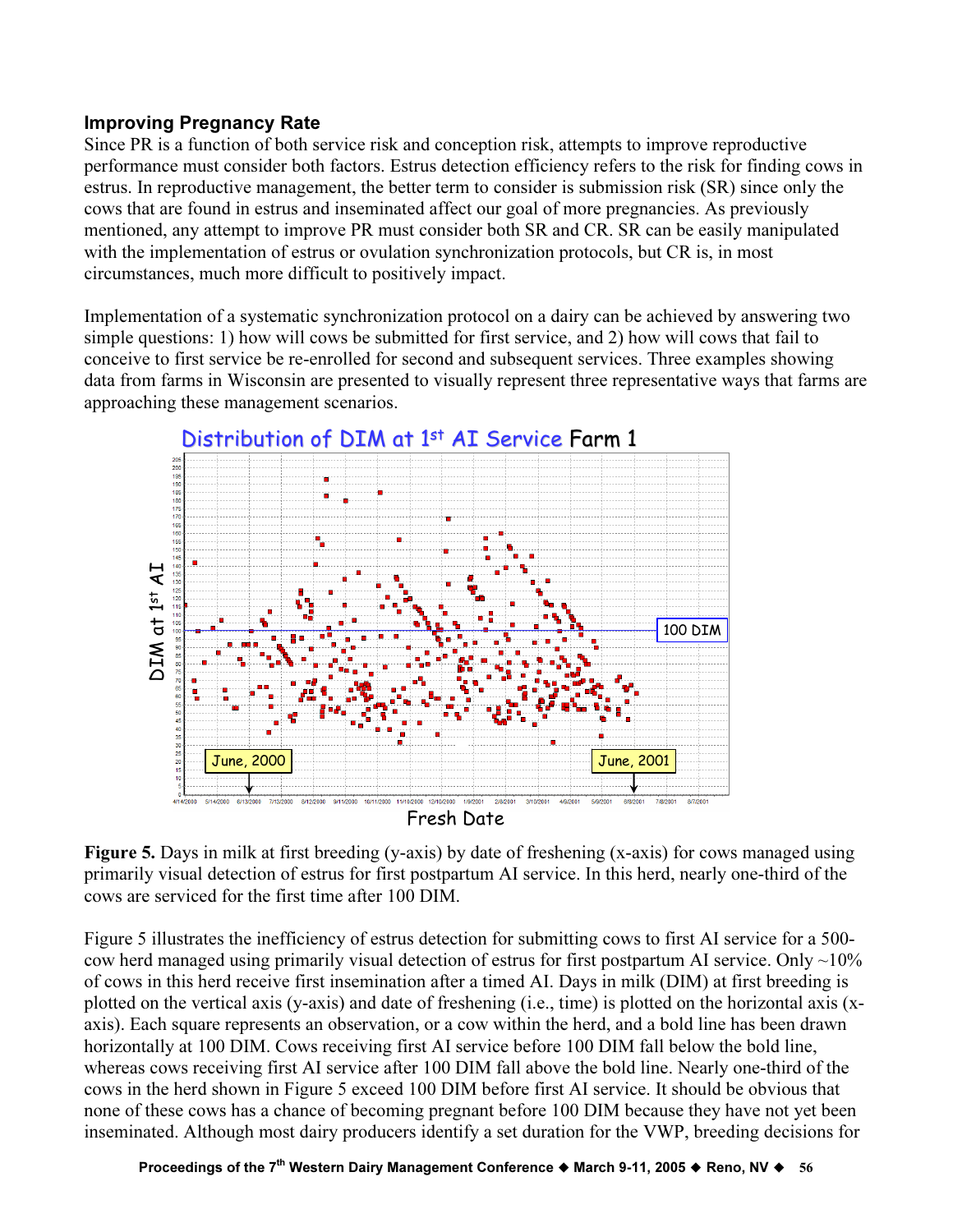individual cows often occur before the VWP elapses. The VWP for the farm illustrated in Figure 5 is 50 DIM; however, many cows are submitted for AI before this time. The decision to AI a cow for the first time postpartum is determined based on when (or if) a cow is detected in estrus rather than on a predetermined management decision. In such instances, the cow is managing the decision to breed rather than the dairy manager. The decision to inseminate a cow before the VWP elapses is motivated by one factor, and that factor is fear. Most producers fear the decision to not breed a cow detected in estrus because she may not be detected in estrus again until much later in lactation. Unfortunately, this risk is often realized on dairies that rely on visual estrus detection for AI because of poor estrus detection by dairy personnel and poor estrus expression by lactating dairy cows. Recent reports have estimated that 20-30% of lactating cows were not cycling by 60 DIM (Pursley et al., 2001; Gumen et al., 2003). If Figure 5 reflects the reproductive performance to first AI on your farm, you should consider using a controlled breeding program to initiate first postpartum AI service.

# Implementation of Ovsynch using the "Back-Door" Approach



Figure 6. Days in milk at first breeding (y-axis) by date of freshening (x-axis) for cows managed using a combination of visual detection of estrus and Ovsynch and timed AI for first postpartum AI service. In this herd, cows failing to be detected in estrus during the first 25 days after the voluntary waiting period initiate Ovsynch beginning around 70 days in milk.

Figure 6 illustrates a 1,600-cow herd managed using a combination of visual detection of estrus and Ovsynch and TAI for first postpartum AI service. Similar to Figure 5, DIM at first breeding is plotted on the vertical axis (y-axis) and date of freshening (i.e., time) is plotted on the horizontal axis (x-axis). In this herd, cows failing to be detected in estrus during the first 25 days after the voluntary waiting period (d 45 to 70) initiate the first GnRH injection of Ovsynch beginning around 70 days in milk and receive a TAI 10 d later around 80 DIM. This system is sometimes referred to as the "back-door" Ovsynch approach because Ovsynch is used as a "clean-up" system for cows failing to be detected in estrus. It is not uncommon for Ovsynch to result in a lower conception risk than AI to a detected estrus when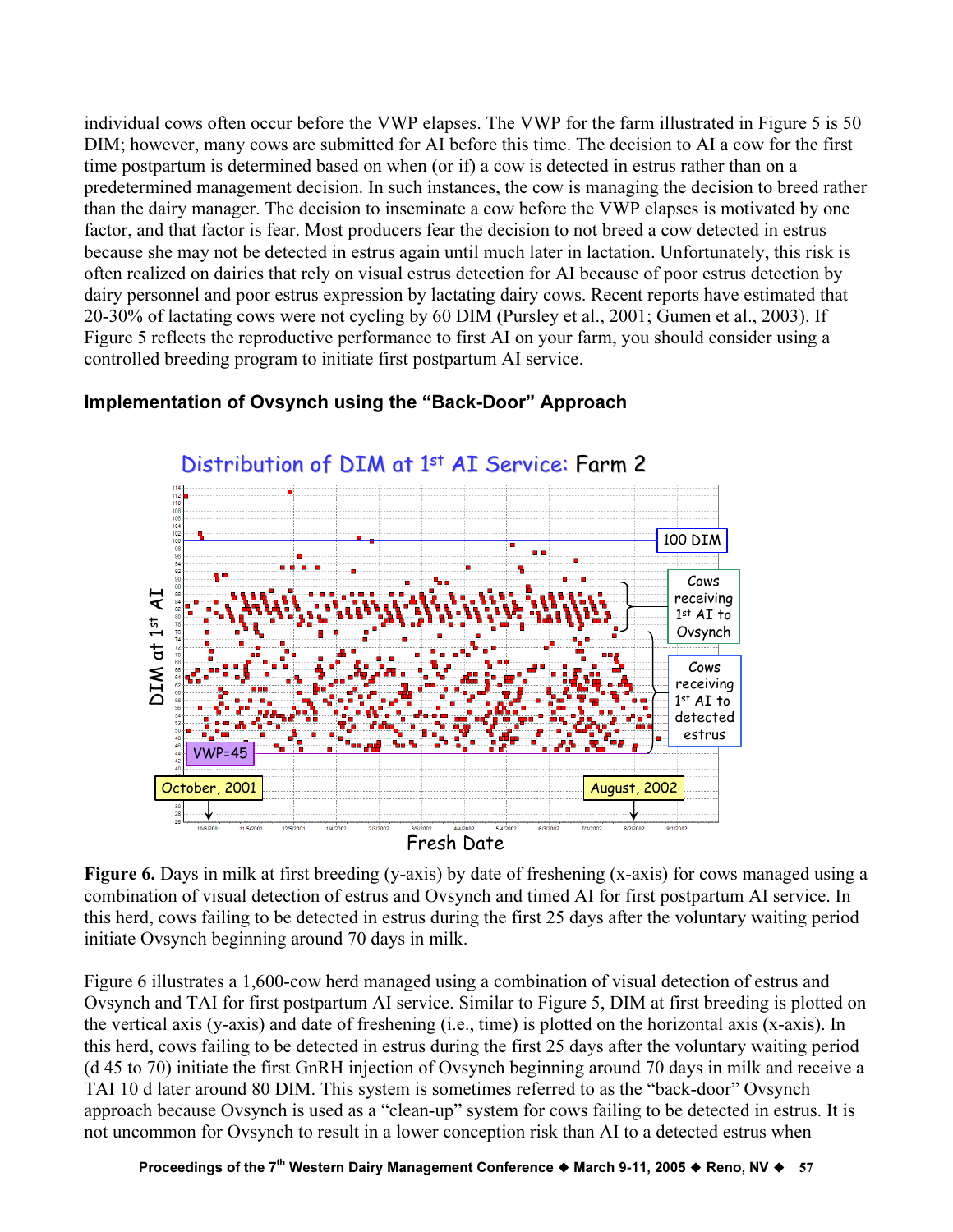analyzing and comparing conception risks in a herd using the back-door Ovsynch approach. This is likely because cows fail to be detected for reasons due to sickness or injury, or because these cows are anovular. Thus, the expectation should be for a lower conception risk to Ovsynch because a subset of cows with poor fertility is exposed to Ovsynch, whereas normally cycling cows are inseminated to a detected estrus.

### Programming Cows for First Postpartum AI using Presynch/Ovsynch

The first results with Ovsynch (Pursley et al., 1995) indicated that all non-pregnant cows could be enrolled into the protocol regardless of their stage during the estrous cycle. Subsequent results from Vasconcelos et al. (1999) using lactating dairy cows, and those of Moreira et al. (2000) using dairy heifers showed that initiation of Ovsynch between days 5 to 12 of the estrous cycle may result in improved conception risk over the original Ovsynch protocol. Hormonal pesynchronization of cows to group randomly cycling cows to initiate Ovsynch between days 5 to 12 of the estrous cycle can be accomplished using two injections of  $PGF_{2\alpha}$  administered 14 days apart before initiation of the first GnRH injection of Ovsynch. A presynchronization strategy in which two injections of  $PGF_{2\alpha}$ administered 14 d apart preceded initiation of Ovsynch by 12 to 14 d has shown to improve conception risk in lactating dairy cows compared to Ovsynch (Moreira et al., 2001; Navanukraw et al., 2004). For cycling cows, conception risk increased from 29% for Ovsynch to 43% for Presynch cows; however, no statistical treatment difference was detected when all cows (cycling and anovular) were included in the analysis). Thus, use of Presynch for programming lactating dairy cows to receive their first postpartum TAI can improve first service conception risk in a dairy herd.

### Implementation of a Presynch/Ovsynch Protocol

Use of a controlled breeding program such as Presynch/Ovsynch for initiating first AI service exposes all cows in the herd to the risk of becoming pregnant at or very near the end of the VWP. Figure 7, illustrates a 1,100-cow herd managed using the Presynch/Ovsynch schedule shown in Table 1. Similar to Figures 5 and 6, DIM at first breeding is plotted on the vertical axis (y-axis) and date of freshening (i.e., time) is plotted on the horizontal axis (x-axis). In this herd, nearly all cows receive their first postpartum AI service between 65 and 73 DIM. In this scenario, the end of the VWP is roughly equal to the average day at first service for the entire herd. Of course, not all cows will conceive to first service; conception rates in lactating dairy cows are poor, and hormonal breeding programs increase pregnancy risk by increasing service risk, not fertility.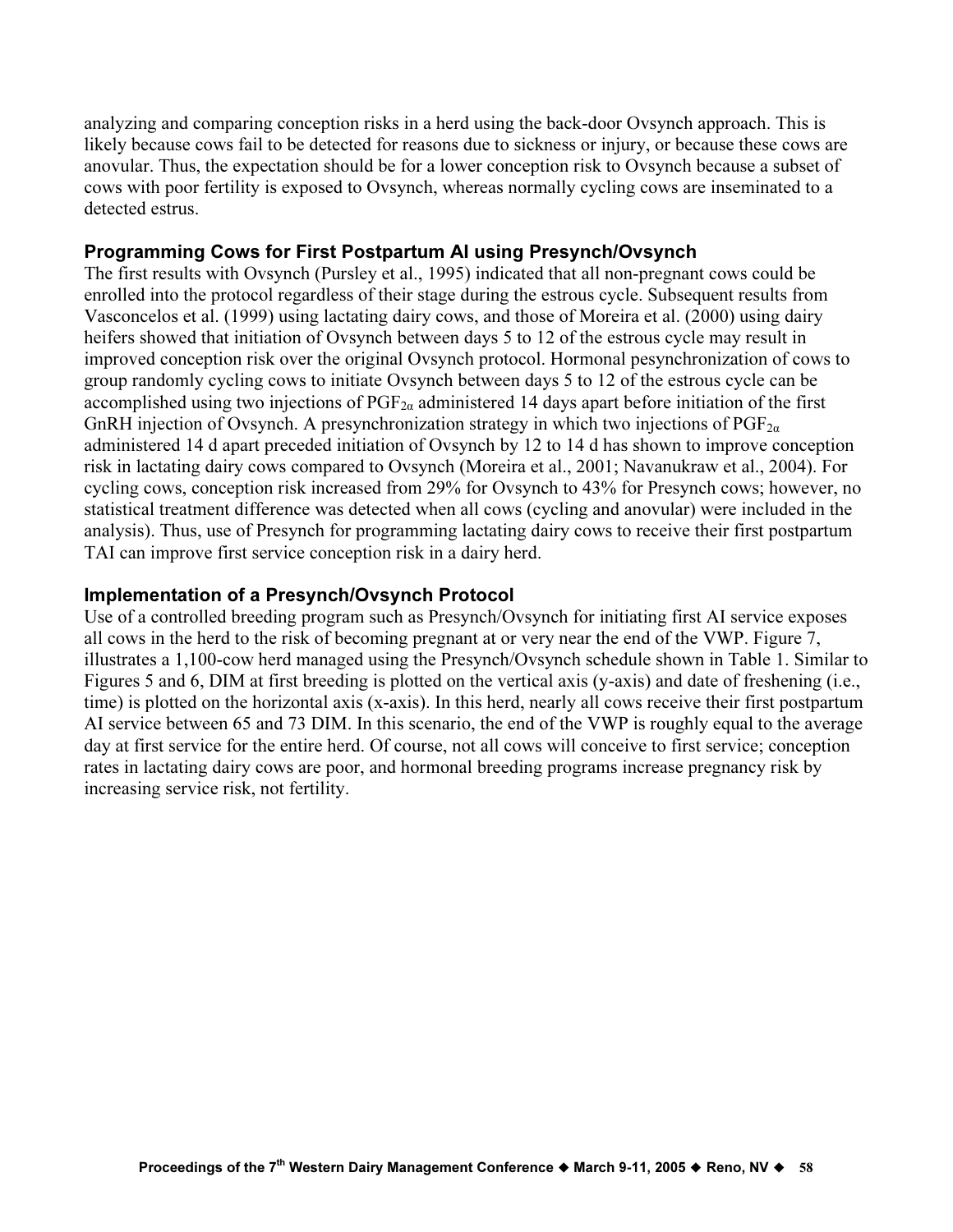

Figure 7. Days in milk at first breeding (y-axis) by date of freshening (x-axis) for cows managed using Presynch/Ovsynch and timed AI for first postpartum AI service. In this herd, 98% of cows receive a timed AI for first service and less than 5% of cows receive AI after a detected estrus.

# Programming First and Second AI Service: Presynch and Resynch

Aggressive reproductive management comprises three strategies that can be implemented early during the breeding period of lactating dairy cows: 1) submit all cows for first postpartum AI service at the end of the voluntary waiting period, 2) identify non-pregnant cows post-AI, and 3) return cows failing to conceive to first AI service to second AI service. Timely rebreeding of lactating dairy cows that fail to conceive to first AI service is essential for improving reproductive efficiency and profitability in a dairy herd. Because AI conception rates of high producing lactating dairy cows are reported to be 40% or less (Pursley et al., 1997; Fricke et al., 1998), 60% or more of lactating cows will fail to conceive to a given AI service. Now that it is relatively easy to program cows for first postpartum AI service, many producers are asking how best to identify non-pregnant cows and program them for second and subsequent AI services.

We conducted a field trial to test such a system on a dairy (Fricke et al., 2003). Our objective was to compare conception risk to first TAI service after a modified Presynch protocol with conception risks after resynchronization of ovulation using Ovsynch at three intervals post TAI (Resynch). Lactating dairy cows (n =711) on a commercial dairy farm in North-central Wisconsin were enrolled into this study on a weekly basis beginning on May 10, 2001 and ending on May 30, 2002. All cows received a modified Presynch protocol to receive first postpartum TAI as follows: 25 mg PGF<sub>2a</sub> (d 32  $\pm$  3; d 46  $\pm$ 3); 50 µg GnRH (d  $60 \pm 3$ ); 25 mg PGF<sub>2a</sub> (d  $67 \pm 3$ ) and 50 µg GnRH (d  $69 \pm 3$ ) postpartum. All cows received TAI immediately after the second GnRH injection of the Presynch protocol (d 0) as per a Cosynch TAI schedule. At first TAI, cows were randomly assigned to each of three treatment groups for resynchronization of ovulation (Resynch) using Ovsynch [50 µg GnRH (d -9); 25 mg PGF<sub>2a</sub> (d -2) and 50 µg GnRH + TAI (d -0)] to induce a second TAI for cows failing to conceive to first TAI service. All cows (n=235) in the first group (Day 19) received a GnRH injection on d 19 post TAI and continued the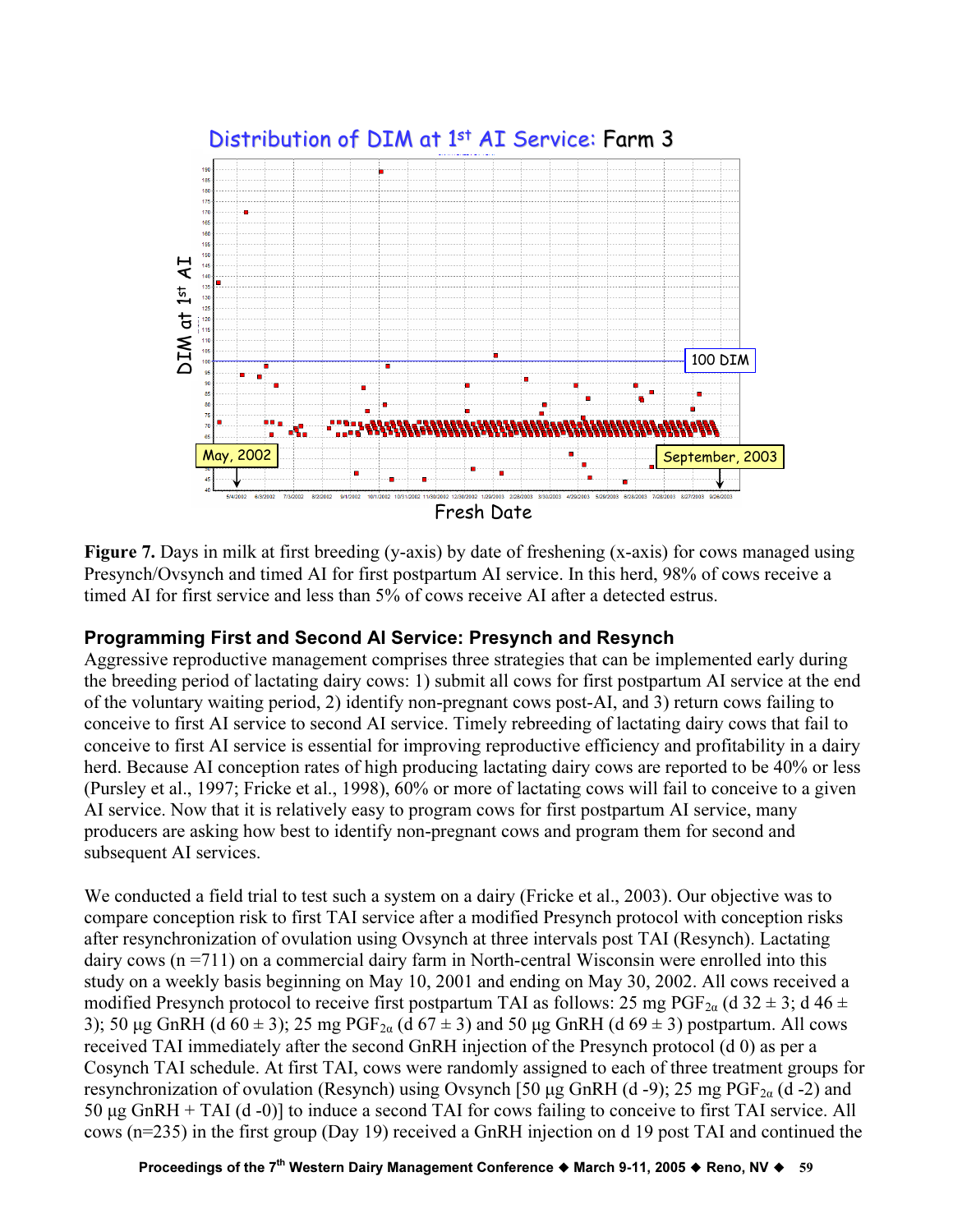Ovsynch protocol if diagnosed non-pregnant using transrectal ultrasound on d 26 post TAI. Cows  $(n=240)$  in the second (Day 26) and cows  $(n=236)$  in the third (Day 33) groups initiated the Ovsynch protocol if diagnosed non-pregnant using transrectal ultrasound on d 26 post-TAI or d 33 post-TAI, respectively.

Results from this study argue against the D19 group as a viable resynchronization strategy based on a poor PR/AI after the Resynch TAI. A veterinarian who can accurately determine pregnancy status via rectal palpation 33 d post TAI could incorporate the D33 Resynch strategy without reliance on transrectal ultrasound for early pregnancy diagnosis. Assuming that administration of GnRH to pregnant cows 33 d after TAI does not induce iatrogenic embryonic loss, all cows could be administered GnRH at 33 d after TAI. Cows would then receive  $PGF_{2\alpha}$  at a nonpregnancy diagnosis via rectal palpation conducted one week later. One possible hormone injection and timed AI schedule based on this research is shown in Table 1.

Table 1. One possible hormone injection and timed artificial insemination schedule for the Presynch/Ovsynch protocol for first TAI and Resynchronization for second TAI based on the results of Fricke et al., 2003.

| Sunday | <b>Monday</b> | <b>Tuesday</b> | Wednesday | <b>Thursday</b> | Friday | <b>Saturday</b> |
|--------|---------------|----------------|-----------|-----------------|--------|-----------------|
|        |               | <b>PGF</b>     |           |                 |        |                 |
|        |               |                |           |                 |        |                 |
|        |               | <b>PGF</b>     |           |                 |        |                 |
|        |               |                |           |                 |        |                 |
|        |               | GnRH           |           |                 |        |                 |
|        |               | <b>PGF</b>     |           | GnRH+TAI        |        |                 |
|        |               |                |           |                 |        |                 |
|        |               |                |           |                 |        |                 |
|        |               |                |           |                 |        |                 |
|        |               |                |           |                 |        |                 |
|        |               | GnRH           |           |                 |        |                 |
|        |               | <b>PG+PGF</b>  |           | GnRH+TAI        |        |                 |

PGF = prostaglandin F<sub>2α</sub>, GnRH = gonadotropin-releasing hormone, TAI = timed artificial insemination, PG = pregnancy diagnosis

It is possible that the optimal resynchronization strategy for this herd may not perform optimally in other herds. A difference in populations with varying proportions of cows exhibiting two or three follicular waves per cycle has been suggested to impact conception risk to Ovsynch (Cordoba and Fricke, 2002). Further research is needed to develop successful resynchronization strategies for managing reproduction in lactating dairy cows.

# Protocol Compliance is Key

The physiology that underlies the hormonal protocols that allow for timed AI such as Ovsynch and Presynch has been researched extensively and continues to be a topic of active investigation among dairy scientists studying reproductive biology. Physiologic scenarios leading to reduced performance of these protocols or the mechanisms by which these protocols may improve reproduction have been reported and reviewed (Cordoba and Fricke, 2002; Navanukraw et al., 2004). Both scientific research and anecdotal evidence supports the idea that Ovsynch and Presynch work well for high producing dairy cows in North America managed under confinement systems. Many factors affect reproductive performance, and many consultants have observed a wide range of performance among farms that have adopted the exact same protocol. Reduced performance of these protocols is rarely due to physiologic responses of individual cows to the hormonal protocol, but almost always can be attributed to compliance issues at the farm level.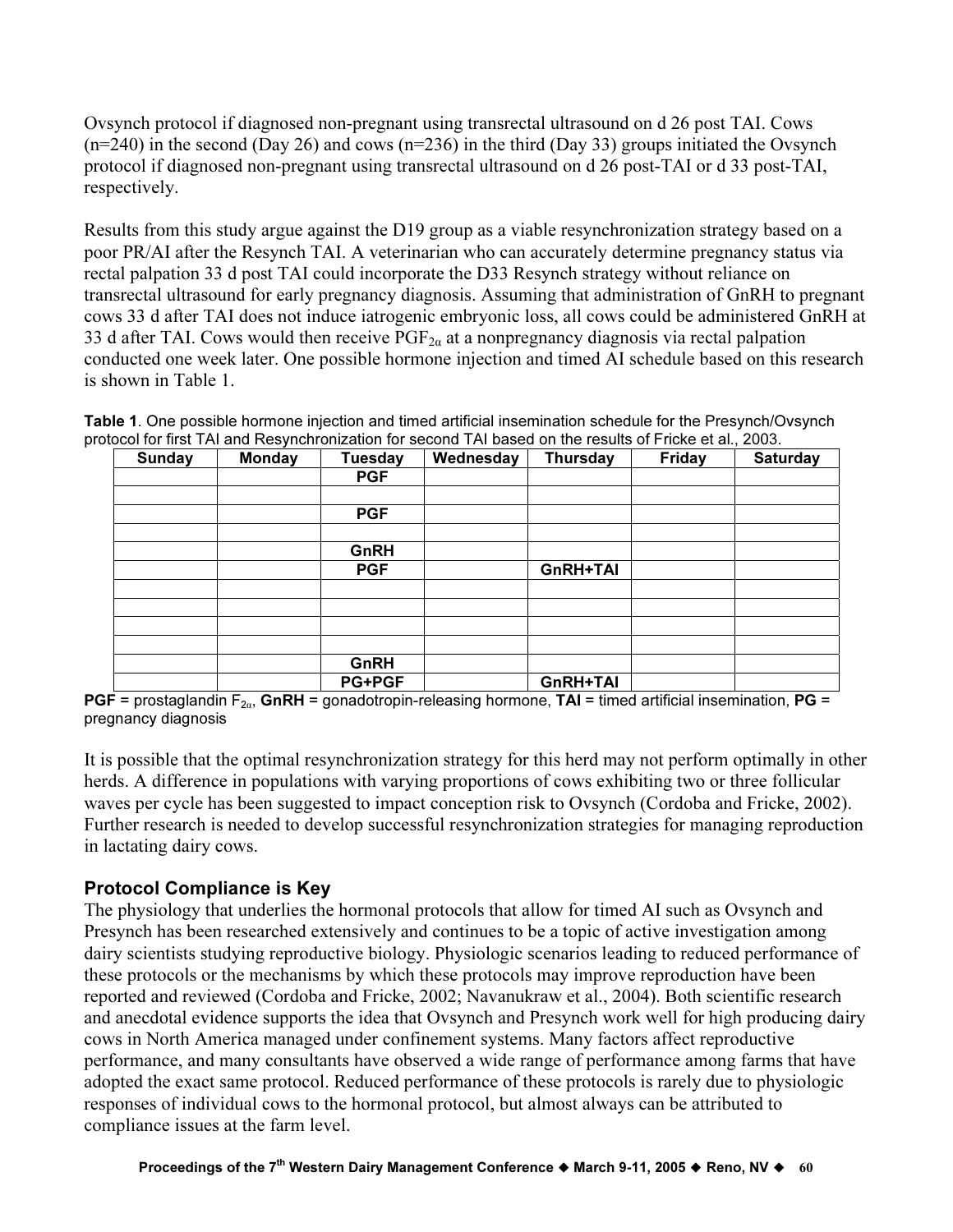To achieve success with these hormonal protocols, each farm has to develop a system to administer the correct injections to the correct cows on the correct days, then subsequently AI the correct cows. A standard Presynch/Ovsynch protocol for submitting cows for first AI service requires that each individual cow receive 5 consecutive injections at the appropriate injection intervals. Failure to administer any one of these 5 injections dramatically or completely reduces the conception risk to first timed AI and will ultimately result in a delay in establishing pregnancy. For a farm that achieves an injection protocol accuracy of 95% on any given injection day (e.g., 95% of the cows that should get an injection actually get the correct one), on average nearly one in four cows will not successfully complete the 5 injections of the Presynch/Ovsynch protocol (e.g., 0.95 x 0.95 x 0.95 x 0.95 x 0.95 = 0.77). Thus, nothing less than 100% protocol compliance should be considered acceptable. Thus, farms that cannot achieve near 100% protocol compliance should consider focusing on other methods to improve SR including heat detection and heat detection aids.

# References

Bascom, S. S. and A. J. Young. 1998. Summary of the reasons why farmers cull cows. J. Dairy Sci. 81:2299-2305.

Cordoba, M. C. and P. M. Fricke. 2002. Initiation of the breeding season in a grazing-based dairy using synchronization of ovulation. J. Dairy Sci. 85:1752-1763.

Esslemont, R. J. and M. A. Kossaibati. 1997. Culling in 50 dairy herds in England. Vet. Rec. 140:36-39.

Fricke, P. M., J. N. Guenther, and M. C. Wiltbank. 1998. Efficacy of decreasing the dose of GnRH used in a protocol for synchronization of ovulation and timed AI in lactating dairy cows. Theriogenology 50:1275-1284.

Fricke, P. M., D. Z. Caraviello, K. A. Weigel, and M. L. Welle. 2003. Fertility of dairy cows after resynchronization of ovulation at three intervals after first timed insemination. J. Dairy Sci. 86:3941- 3950.

Grohn, Y. T., S. W. Eicker, B. Ducrocq, and J. A. Hertl. 1998. Effect of diseases on the culling of Holstein dairy cows in New York State. J. Dairy Sci. 81:966-978.

Grohn, Y. T. and P. J. Rajala-Schultz. 2000. Epidemiology of reproductive performance in dairy cows. Anim. Reprod. Sci. 60-61:605-614.

Gümen, A., J. N. Guenther, and M. C. Wiltbank. 2003. Follicular size and response to Ovsynch versus detection of estrus in anovular and ovular lactating dairy cows. J. Dairy Sci. 86:3184-3194.

Hady, P. J., J. W. Lloyd, T. B. Kaneene, and A. L. Skidmore. 1994. Partial Budget Model for Reproductive Programs of Dairy Farm Businesses. J. Dairy Sci. 77:482-491.

Lehenbauer, T. W. and J. W. Oltjen. 1998. Dairy cow culling strategies: making economical culling decisions. J. Dairy Sci. 81:264-271.

Moreira, F., R. L. de la Sota, T. Diaz, and W. W. Thatcher. 2000. Effect of day of the estrous cycle at the initiation of a timed artificial insemination protocol on reproductive responses in dairy heifers. J. Anim. Sci. 78:1568-1576.